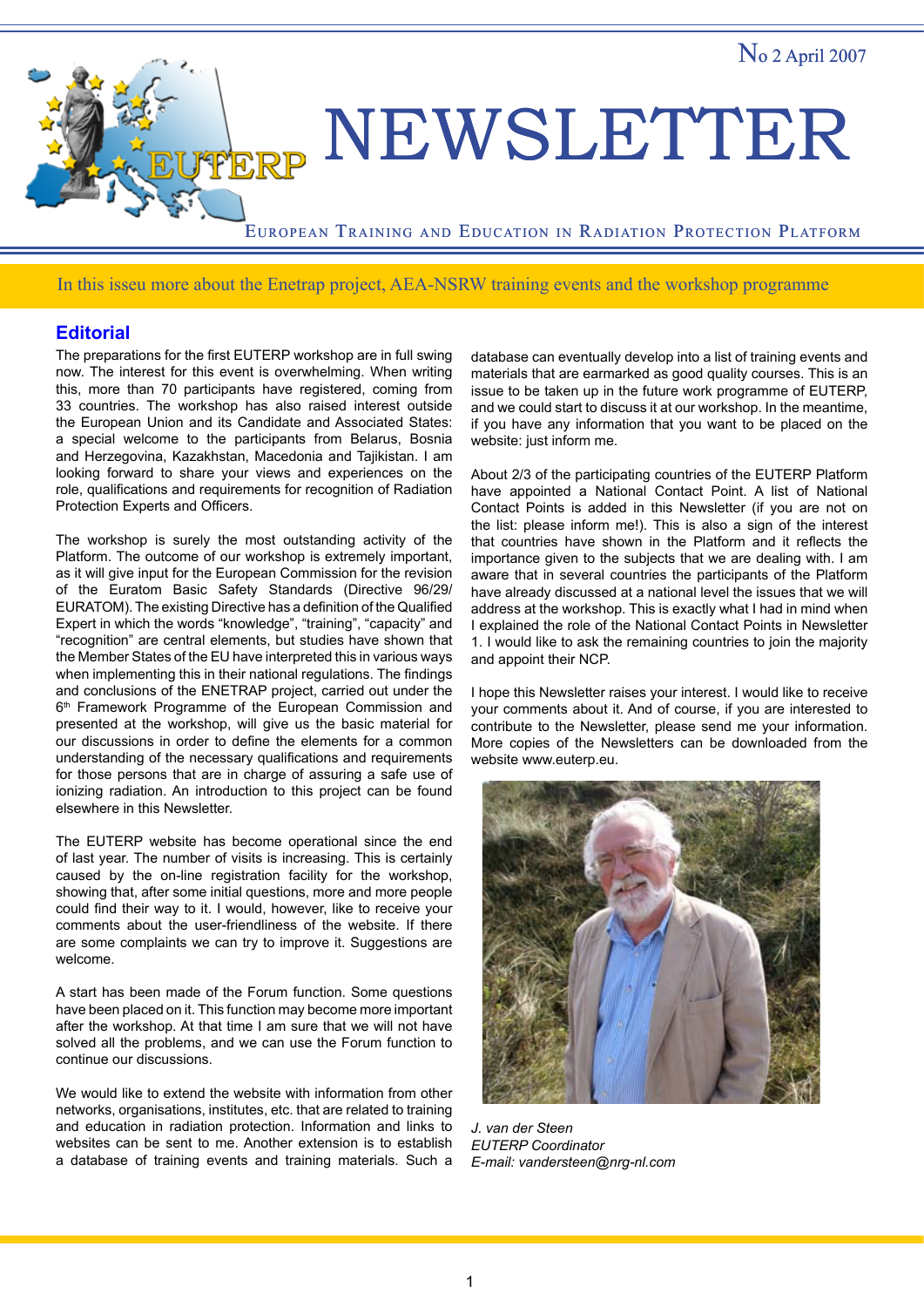# EUTERP NEWSLETTER EUTERP NEWSLETTER EUTERP NEWSLETTER EUTERP NEWSLETTER EUTERP NEWS EUTERP NEWSLETTER EUTERP NEWSLETTER EUTERP NEWSLETTER EUTERP NEWSLETTER EUTERP NEWS EUTERP NEWSLETTER EUTERP NEWSLETTER EUTERP NEWSLETTER EUTERP NEWSLETTER EUTERP NEWS

•

# **INTRODUCTION OF THE ENETRAP PROJECT**

Occupational, public and environmental radiation protection is a major challenge in the industrial applications of ionizing radiation, both in the nuclear and non-nuclear domain, as well as in other areas such as the medical and the research area. As is the case with all nuclear expertise, there is a trend of a decreasing number of experts in radiation protection. Maintaining a high level of competencies in this field is crucial for (i) the future research and development of safe applications of ionizing radiation and (ii) the assurance of the protection of workers, the public and the environment.

### **The ENETRAP project**

The European Network on Education and Training in Radiation Protection (ENETRAP) consists of 10 partners: SCK•CEN (coordinator, Belgium), INSTN (France), BfS (Germany), FZK-FTU (Germany), NRG (The Netherlands), ENEA (Italy), CIEMAT (Spain), HPA-RTD (UK), North Highland College (Scotland) and the university of Grenoble UJF (France). ENETRAP 6FP is a coordination action under contract number FI6O-516529, started in April 2005 and runs until December 2007.

The ENETRAP project aims to establish a sustainable Education and Training (E&T) infrastructure for radiation protection as an essential component to combat the decline in expertise and to ensure the continuation of the high level of radiation protection knowledge. In a first phase, ENETRAP concentrates on the Qualified Expert, but also the role of the RPOfficers and the workers are to be looked at. The E&T infrastructure needs to offer both the initial training ("Education", knowledge based, in general provided by the academic sector to students) and the continued maintenance of appropriate competencies ("Training", also provided by research and training centres, on all aspects of radiation protection and at all levels).

Recent studies have shown that there is a wide variety of approaches to E&T of the Qualified Expert across the EU. National education and training programmes show often large differences in content, duration, level, the introduction of practical work, etc. In answer to the need to develop a common European radiation protection and safety culture and, based on that, the mutual recognition for radiation protection courses and the acquired competencies of Qualified Experts, the ENETRAP project is working on a European harmonized approach of E&T programmes in radiation protection.

The main objectives of the ENETRAP project are:

- to better integrate existing education and training activities in the radiation protection infrastructure of the European countries in order to combat the decline in both student numbers and teaching institutions; •
- to develop more harmonized approaches for education and training in radiation protection in Europe and their implementation; •
- to better integrate the national resources and capacities for education and training; •
- to provide the necessary competence and expertise for the continued safe use of radiation in industry, medicine and research. •

It is the intention that these objectives are achieved via the establishment of a European-wide E&T network in radiation protection which will:

assess training needs and capabilities; •

- identify the potential users and their future involvement in order to insure the sustainability of the network;
- launch a consortium of universities with the aim to create an European Master in Radiation Protection (EMRP); •
- review the scientific contents of current E&T activities; •
- explore the effectiveness of on-the-job training and identify options for additional programmes; •
- propose recommendations for the recognition of courses and competencies of radiation protection experts; •
- make recommendations for revising the current European Radiation Protection Course (ERPC) to include a system for credit points and modern educational tools, such as elearning and distance learning. •

As such, the ENETRAP project can be seen as a research programme which will deliver input and recommendations to the EUTERP Platform.

The main deliverables of the ENETRAP project are:

- a report on the status, value and appropriateness of current E&T initiatives within the EU; •
- a proposal for the establishment of a Universities Consortium which will develop a EMRP; •
- a proposal for a revised syllabus and programme for an "ENETRAP training scheme" as a revision of the former ERPC and the delivery of one or two pilot sessions; •
- recommendations to EUTERP regarding the way forward with respect to (i) required developments in E&T education and training resources to support the Qualified Expert, and (ii) establishing a system for mutual recognition of training and competencies. •

### **Results**

In a first phase of the ENETRAP project a questionnaire was set up. The objective of this questionnaire was to elicit detailed information which would enable us to:

- assess the actual training needs in the EU Member States and Candidate States; •
- understand the various regulatory aspects and consequently propose minimum requirements for mutual recognition of RPEs and RPOs; •
- collate details of the various training and education activities available in the EU Member and Candidate States, and •
- review the content, structure and methods of these training and education activities. •

Hereto, an extensive list of questions was set up addressing the following topics:

- numbers of RPEs;
- identification of practices; • •
- national capabilities for education and training in radiation protection; •
- regulatory requirements and •
- recognition. •

This questionnaire was sent out to 31 countries, i.e. the European Member States, the Candidate States Croatia and Turkey, and the Associated States Norway and Switzerland. We are grateful to the 29 countries who showed an interest in ENETRAP and who replied to this vast document.

Meanwhile a Universities Consortium was set up consisting of INSTN, NHC, technical University of Prague and UJF. The latter one is coordinating a proposal to the DG EDUC to establish the EMRP.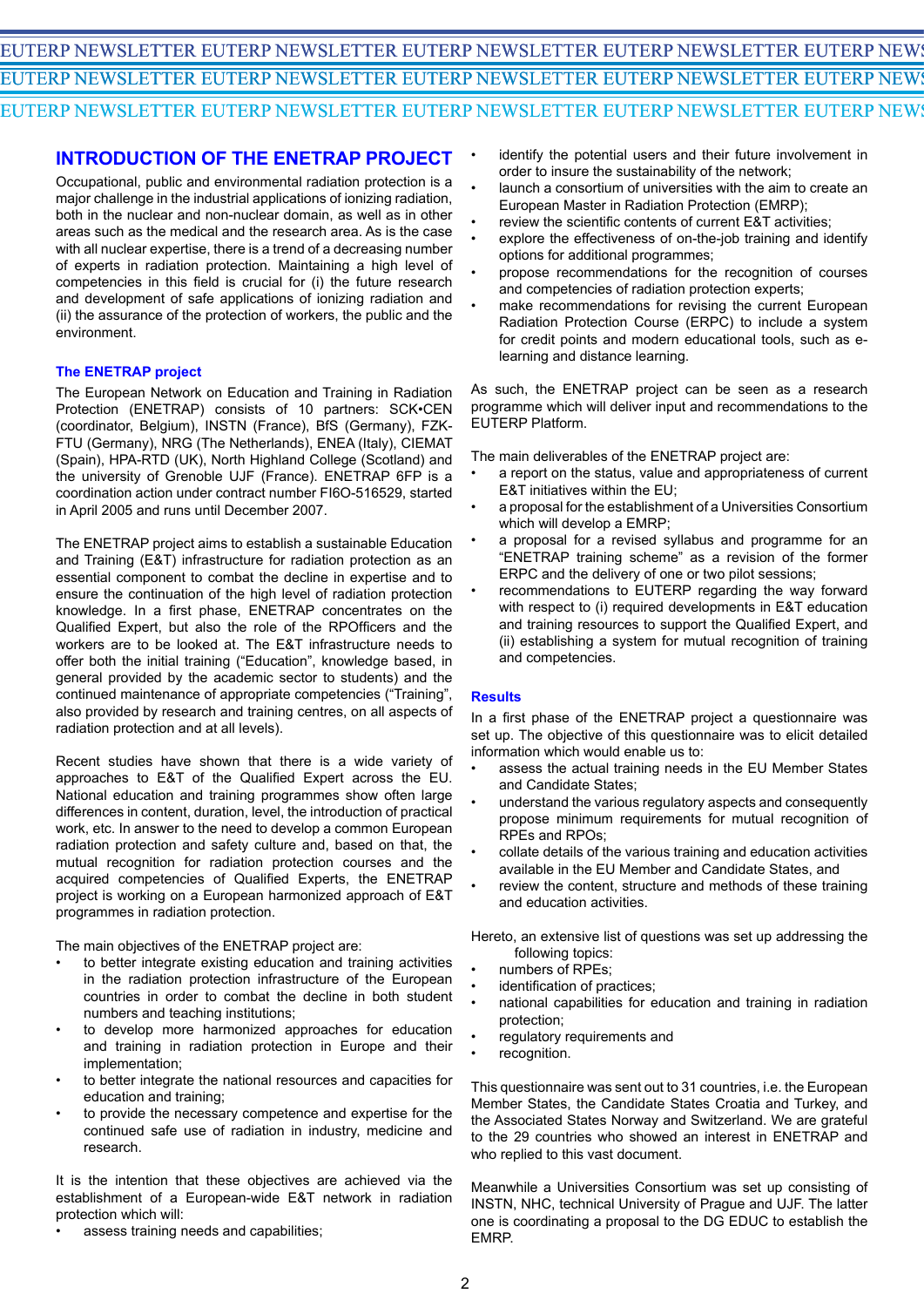# SLETTER EUTERP NEWSLETTER EUTERP NEWSLETTER EUTERP NEWSLETTER EUTERP NEWSLETTEREUTI EUTERP NEWSLETTER EUTERP NEWSLETTER EUTERP NEWSLETTER EUTERP NEWSLETTER EUTERP NEWSLETTER EUTERP NEWSLETTER EUTERP NEWSLETTER EUTERP NEWSLETTER EUTERP NEWSLETTEREUTERP EUTERP NEWSLETTER EUTERP NEWSLETTER EUTERP NEWSLETTER EUTERP NEWSLETTER EUTERP NEWSLETTER EUTERP NEWSLETTER EUTERP NEWSLETTER EUTERP NEWSLETTER EUTERP NEWSLETTEREUTERP

A proposal for the content and approach of the ENETRAP training scheme (revision of the former European Radiation Protection Training Course) was also put forward. ENETRAP based its recommendations on:

- the answers to the questionnaire; •
- a study on the need and effectiveness of on-the-job training (OJT); •
- a study on the approach of e- and distance learning tools; •
- a study of the EU and IAEA requirements and syllabi for Qualified Experts. •

More detailed information about the different studies mentioned above will be presented at the first EUTERP workshop, where

the first afternoon of the programme is entirely dedicated to the dissemination of the ENETRAP results.

Looking forward meeting you in Vilnius.

On behalf of the ENETRAP Consortium,

*Michèle Coeck Coordinator ENETRAP SCK•CEN, Mol, Belgium E-mail: mcoeck@sckcen.be*



# **IAEA-NSRW Training Events within the framework of Technical Cooperation Regional Radiation Protection Projects 2007**

| TSA                                  | <b>Project</b>                                      | Type                     | Title                                                                                                                                                                              | Language                      | Host                   | Date start                                            | Date end                                                  |
|--------------------------------------|-----------------------------------------------------|--------------------------|------------------------------------------------------------------------------------------------------------------------------------------------------------------------------------|-------------------------------|------------------------|-------------------------------------------------------|-----------------------------------------------------------|
|                                      |                                                     |                          |                                                                                                                                                                                    |                               | country                |                                                       |                                                           |
| TSAT<br>TSAT<br>TSAT<br>TSAT<br>TSA2 | RER9092<br>RER9092<br>RER9092<br>RER9092<br>RER9089 | RTC<br>RTC<br>RTC<br>RTC | <b>Customs Radiation Safety Course<br/>Training Course for Lawyers<br/>Customs Radiation Safety Course<br/>Training Course for Lawyers<br/>Assessment of Occupational Exposure</b> | Russian<br>English<br>English | Russia<br>HQ IAEA      | 3 July<br>16 July<br>29 October<br>1 <u>6</u> October | 6 July<br>19 July<br>31 October<br>19 October<br>28 Sept. |
|                                      |                                                     |                          |                                                                                                                                                                                    | Rušsian                       | Cyprus<br>Moldova      |                                                       |                                                           |
|                                      |                                                     |                          |                                                                                                                                                                                    | English                       | Greece                 | 17 Sept.                                              |                                                           |
|                                      |                                                     |                          | due to Intakes of Radionuclides, 2                                                                                                                                                 |                               |                        | 2007                                                  | 2007                                                      |
|                                      |                                                     |                          | weeks                                                                                                                                                                              |                               |                        |                                                       |                                                           |
| TSA2                                 | <b>RER9089</b>                                      | RTC                      | <b>Development of National Work Place</b>                                                                                                                                          | English                       | Latvia                 | 27 Aug.                                               | 31 Aug.                                                   |
|                                      |                                                     |                          | <b>Monitoring Programme by Member</b>                                                                                                                                              |                               |                        | 2007                                                  | 2007                                                      |
| TSA2                                 | <b>RER9089</b>                                      | <b>RTC</b>               | State<br>Development of National Work Place                                                                                                                                        | Russian                       | Russian                | <b>15 Nov.</b>                                        | 24 Nov.                                                   |
|                                      |                                                     |                          | <b>Monitoring Programme by Member</b>                                                                                                                                              |                               | Fed.                   | 2007                                                  | 2007                                                      |
|                                      |                                                     |                          | State (10 days)                                                                                                                                                                    |                               |                        |                                                       |                                                           |
| TSA3                                 | <b>RER9093</b>                                      | <b>RWS</b>               | <b>Radiation Protection in diagnostic</b>                                                                                                                                          | English                       | To be defined          |                                                       |                                                           |
|                                      |                                                     |                          | radiology for radiographers and                                                                                                                                                    |                               |                        |                                                       |                                                           |
|                                      |                                                     |                          | radiology technologists<br>Group Training on practical                                                                                                                             |                               |                        |                                                       |                                                           |
| TSA3                                 | <b>RER9093</b>                                      |                          |                                                                                                                                                                                    | English                       | Italy, Udne            | 13 June                                               | 17 June                                                   |
|                                      |                                                     |                          | demonstration of patient dose                                                                                                                                                      |                               |                        | 2007                                                  | 2007                                                      |
|                                      |                                                     |                          | estimations in radiography,                                                                                                                                                        |                               |                        |                                                       |                                                           |
|                                      |                                                     |                          | fluoroscopy, mammography and                                                                                                                                                       |                               |                        |                                                       |                                                           |
| TSA4                                 | <b>RER9094</b>                                      | <b>RWS</b>               | computed tomography<br>Experience on corrective actions at                                                                                                                         | English                       | Hungary                | 12 June 07                                            | 13 June 07                                                |
|                                      |                                                     |                          |                                                                                                                                                                                    |                               |                        |                                                       |                                                           |
| TSA4<br>TSA4                         | RER9094<br>RER9094                                  | <b>RWS</b>               | near surface repositories<br>Control of Public Exposure<br>Safe Predisposal Managements of                                                                                         | Russian<br>English            | <b>Russia</b><br>Spain | 26 June 07<br>3 Sep 07                                | 29 June 07<br>7 Sep 07                                    |
|                                      |                                                     |                          |                                                                                                                                                                                    |                               |                        |                                                       |                                                           |
| TSA5                                 | <b>RER9091</b>                                      | <b>RWS</b>               | Radioactive Waste<br>Application of the Requirements (GS-                                                                                                                          | English                       | Cyprus                 | 3 Sept.                                               | 7 Sept. 2007                                              |
|                                      |                                                     |                          | R-2) and Guidance on Developing a                                                                                                                                                  |                               |                        | 2007                                                  |                                                           |
|                                      |                                                     |                          | <b>National Capability for Response to</b>                                                                                                                                         |                               |                        |                                                       |                                                           |
|                                      |                                                     |                          | <b>Nuclear or Radiological Emergencies (a</b>                                                                                                                                      |                               |                        |                                                       |                                                           |
| TSA5                                 | <b>RER9091</b>                                      | <b>RTC</b>               | <b>Fundamentals workshop).</b><br>Training Course for First Responders;                                                                                                            | Russian                       | Lithuania              | 8 Oct.                                                | 19 Oct. 2007                                              |
|                                      |                                                     |                          | 2 weeks                                                                                                                                                                            |                               |                        | 2007                                                  |                                                           |
| TSA5                                 | <b>RER9091</b>                                      | <b>NWS</b>               | <b>Practical Response to Radiological</b>                                                                                                                                          | English or                    | To be defined          |                                                       |                                                           |
|                                      |                                                     |                          | <b>Emergencies (for First Responders) -</b>                                                                                                                                        | Russian                       |                        |                                                       |                                                           |
|                                      |                                                     |                          | states Further to Regional Training-the                                                                                                                                            |                               |                        |                                                       |                                                           |
| TSA6                                 | <b>RER9090</b>                                      | <b>PGEC</b>              | <b>Trainers Course</b><br>Radiation Protection and the Safety of                                                                                                                   |                               |                        | 8 Oct.                                                |                                                           |
|                                      |                                                     |                          |                                                                                                                                                                                    | English                       | Greece                 |                                                       | 4 April 2008                                              |
|                                      |                                                     |                          | <b>Radiation Sources (22 weeks)</b>                                                                                                                                                |                               |                        | 2007                                                  |                                                           |
| TSA6                                 | <b>RER9090</b>                                      | <b>PGEC</b>              | <b>Radiation Protection and the Safety of</b>                                                                                                                                      | Russian                       | <b>Belarus</b>         | 25 Jan.                                               |                                                           |
|                                      |                                                     |                          | <b>Radiation Sources (22 weeks)</b>                                                                                                                                                |                               |                        | 2008                                                  |                                                           |
|                                      |                                                     |                          |                                                                                                                                                                                    |                               |                        |                                                       |                                                           |

#### **(TSA = Thematic Safety Area)**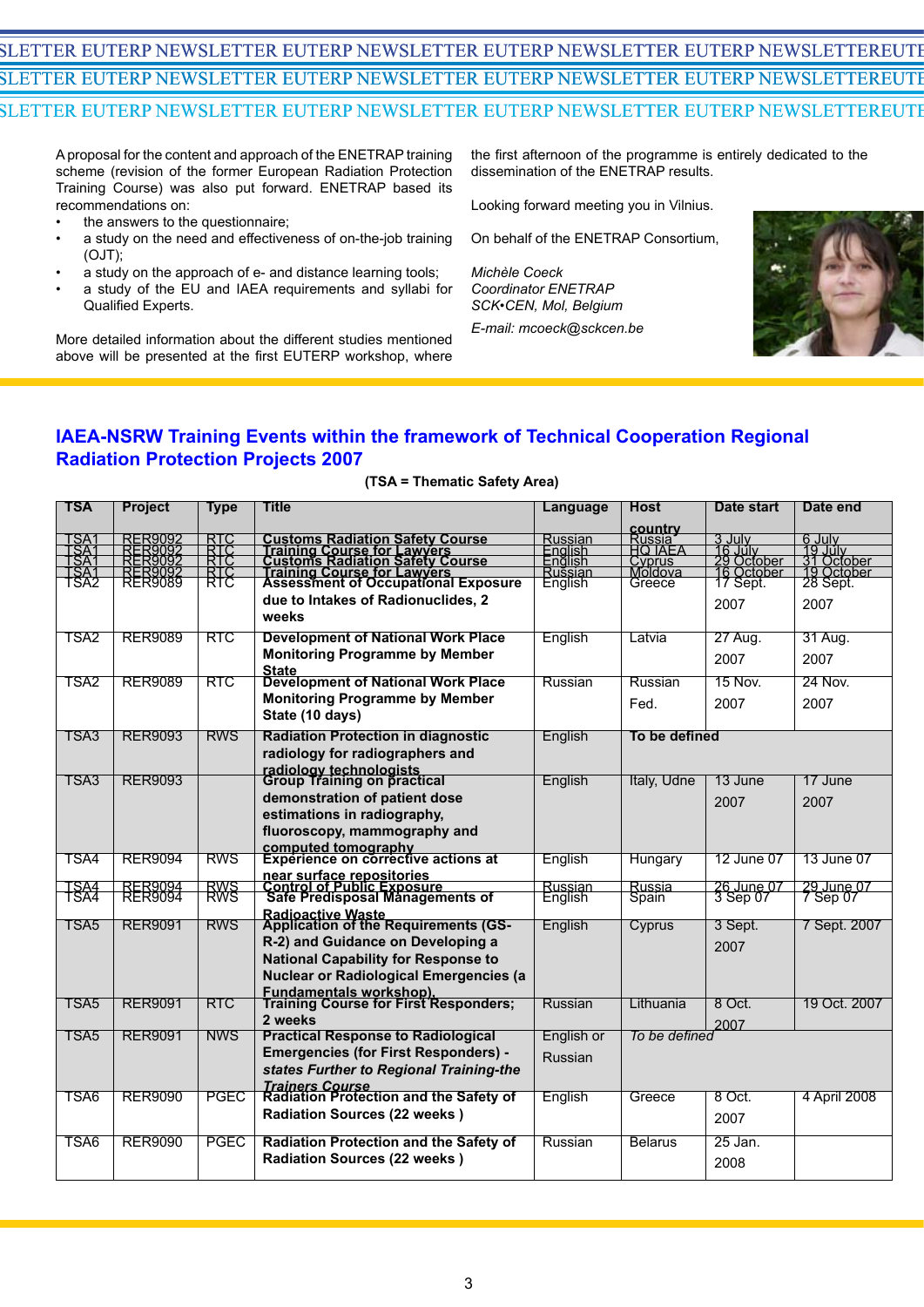# EUTERP NEWSLETTER EUTERP NEWSLETTER EUTERP NEWSLETTER EUTERP NEWSLETTER EUTERP NEWS EUTERP NEWSLETTER EUTERP NEWSLETTER EUTERP NEWSLETTER EUTERP NEWSLETTER EUTERP NEWS EUTERP NEWSLETTER EUTERP NEWSLETTER EUTERP NEWSLETTER EUTERP NEWSLETTER EUTERP NEWS

# **List of National Contact Points**

| <u>Country</u>                                           | <b>National Contact Point</b> |                                                                                                                              |  |  |  |
|----------------------------------------------------------|-------------------------------|------------------------------------------------------------------------------------------------------------------------------|--|--|--|
| Austria                                                  | Th. Geringer<br>L. van Bladel |                                                                                                                              |  |  |  |
| <b>Belgium</b>                                           |                               | <b>Affiliation</b><br>ARC Seibersdorf<br>Federal Agency for Nuclear Control                                                  |  |  |  |
|                                                          | P. Kockerols                  | Belgian Association for Radiological Protection                                                                              |  |  |  |
| <u>Czech Republic</u>                                    | Podskubkova                   | State Office for Nuclear Safety (SUJB)<br>Radiation Protection Centre                                                        |  |  |  |
| Estonia                                                  | Lust<br>Μ.                    |                                                                                                                              |  |  |  |
| Finland                                                  | R. Hävukainen                 | STUR                                                                                                                         |  |  |  |
| France                                                   | <u>Th. Lahaye</u>             | <b>Ministry of Labour</b>                                                                                                    |  |  |  |
| Greece                                                   | Dimitrióu                     | GAEC                                                                                                                         |  |  |  |
| Italy                                                    | A. Luciani                    |                                                                                                                              |  |  |  |
|                                                          | G. Cucchi                     | General Secretary of ANPEQ                                                                                                   |  |  |  |
| <u>.atvia</u>                                            | M. Caikovska                  | Ministry of Environment; Radiation Safety Centre<br>Radiation Protection Centre                                              |  |  |  |
| .ithuania                                                | Karpenko                      |                                                                                                                              |  |  |  |
| Luxembourg<br>Malta                                      | <b>Harpes</b>                 | Ministry of Health<br>Radiation Protection Board                                                                             |  |  |  |
|                                                          | Breiza                        |                                                                                                                              |  |  |  |
| Netherlands                                              | Veŕmeulen                     | Ministry of Social Affairs                                                                                                   |  |  |  |
| <u>Norwav</u>                                            | Wøhni                         | National Radiation Protection Authority                                                                                      |  |  |  |
| Polanď                                                   | P. Krajewski                  | Central Laboratory for Radiological Protection<br>Nuclear and Technological Institute<br>Politechnic University of Bucharest |  |  |  |
| Portugal                                                 | Oliveira                      |                                                                                                                              |  |  |  |
| Romania                                                  | M. Ceclan                     |                                                                                                                              |  |  |  |
|                                                          | V. Zsombori                   | National Commission for Nuclear Activities Control                                                                           |  |  |  |
| Spain                                                    | M. Marco                      | <b>CIEMAT</b>                                                                                                                |  |  |  |
|                                                          | B. Ekström                    | SSI                                                                                                                          |  |  |  |
| Switzerland                                              | S.-G. Jahn                    | Swiss Federal Nuclear Safety Inspectorate<br>HPA-RPD                                                                         |  |  |  |
|                                                          |                               |                                                                                                                              |  |  |  |
| United Kingdom   R. Paynter<br>Last update: 8 April 2007 |                               |                                                                                                                              |  |  |  |



*The Arkikatedra in Vilnius*

### **The coat of arms of Vilnius**

The armorial bearings of Vilnius show a picture of Saint Christopher (Kristupas) wading through the water with the infant Jesus on his shoulders. The coat of arms was given to the city in its seventh year of existence, i.e. in 1330. In heathen times, until the end of the 14th century, the coat of arms of Vilnius characterized Titan Alkis, a hero in ancient Lithuanian stories, who carried his wife Janterytė on his shoulders over the river



**Colophon Coordination**

Jan van der Steen **Layout** Cora Blankendaal

**Webmaster E-mail:** info@euterp.eu **Internet:** www.euterp.eu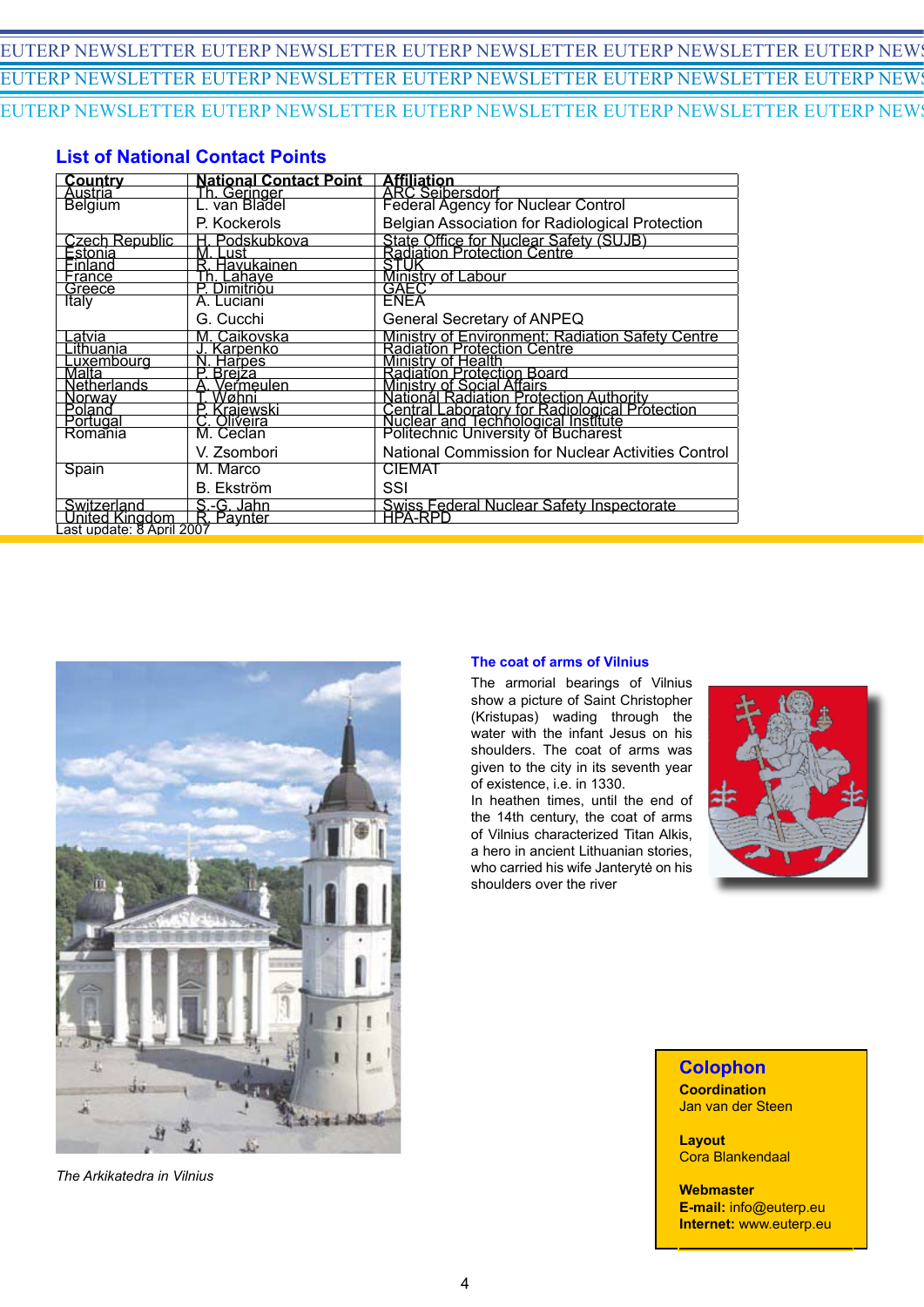EUTERP Workshop

European Training and Education in Radiation Protection Platform

# **First EUTERP Platform Workshop "Qualifications and Requirements for Recognition of Radiation Protection Experts, Radiation Protection Officers and Radiation Workers" Hotel and conference Centre Karolina Sausio 13 street 2, Vilnius, Lithuania 22 – 24 May 2007**

### **Objective**

EUTERP NEWSLETTER EUTERP NEWSLETTER EUTERP NEWSLETTER EUTERP NEWSLETTER EUTERP NEWSLETTER EUTERP NEWSLETTER EUTERP NEWSLETTER EUTERP NEWSLETTER EUTERP NEWSLETTEREUTERP  $E$ uterproneuter euterproneuter euterproneuter eurerp newsletter euterproneuter eurerproneuter euterproneuter

> This workshop is the first in a yearly series of workshops of the EUTERP Platform. The aim of this particular workshop is to focus on finding a common denominator for international agreement on the qualifications for training and education and requirements for mutual recognition of Radiation Protection Experts (RPEs) and Radiation Protection Officers (RPOs). Since this is the first workshop, the objectives of the Platform will also be discussed, as well as the expectations of the participants with regard to the outcomes of the Platform. The workshop will consist of presentations (oral and posters) and work in small working groups.

### **Expected outcome**

The workshop aims at providing recommendations to the European Commission for international agreement on the qualifications for training and education and requirements for mutual recognition of RPEs and RPOs.

### **Programme**

### **Day 1**

08.30Registration / Poster installation

| Session 1: Setting the scene                                                                                                                                   | Chair: A. Mastauskas                                         |
|----------------------------------------------------------------------------------------------------------------------------------------------------------------|--------------------------------------------------------------|
| 09.00Welcome addresses                                                                                                                                         | Ministry of Health of Lithuania / A. Mastauskas / J. Naegele |
| 09.15Introduction and objectives of the EUTERP Platform                                                                                                        | J. van der Steen                                             |
| 09.30 Objectives, outcome and work programme of the workshop                                                                                                   | J. van der Steen                                             |
| Session 2: International E&T activities and links with other networks                                                                                          | Chair: A. Mastauskas                                         |
| 09.45Training and education activities of the EC, DG TREN                                                                                                      | J. Naegele                                                   |
| 10.00Training and education activities of IAEA                                                                                                                 | G. Sadagopan                                                 |
| 10.15Training and education activities of IRPA                                                                                                                 | Ch. Wernli                                                   |
| 10.30Training and education activities of EFOMP                                                                                                                | K. Olsen                                                     |
| 10.45 Coffee break / Poster viewing                                                                                                                            |                                                              |
| 11.15 European ALARA Network                                                                                                                                   | Ch. Lefaure                                                  |
| 11.30 Regional European and Central Asian ALARA Network                                                                                                        | G. Morkūnas                                                  |
| 11.45EURADOS                                                                                                                                                   | E. Fantuzzi                                                  |
| 12.00CHERNE                                                                                                                                                    | J. Ródenas                                                   |
| 12.15 Introduction to the ENETRAP project                                                                                                                      | M. Coeck                                                     |
| 12.35Lunch                                                                                                                                                     |                                                              |
| Session 3: Results of the ENETRAP project<br>14.00Assessment of training needs<br>14.20Interpretation of the definition of the QE in national legislations and | Chair: Ch. Wernli<br>A. Luciani                              |
| requirements for competences of RPEs, RPOs and workers                                                                                                         | J. Stewart                                                   |
| 14.50The role of on-the-job training in building competence                                                                                                    | A. Schmitt-Hannig                                            |
| 15.10The use of e-learning in radiation protection training                                                                                                    | M. Marco-Arboli                                              |

15.30Coffee break / Poster viewing